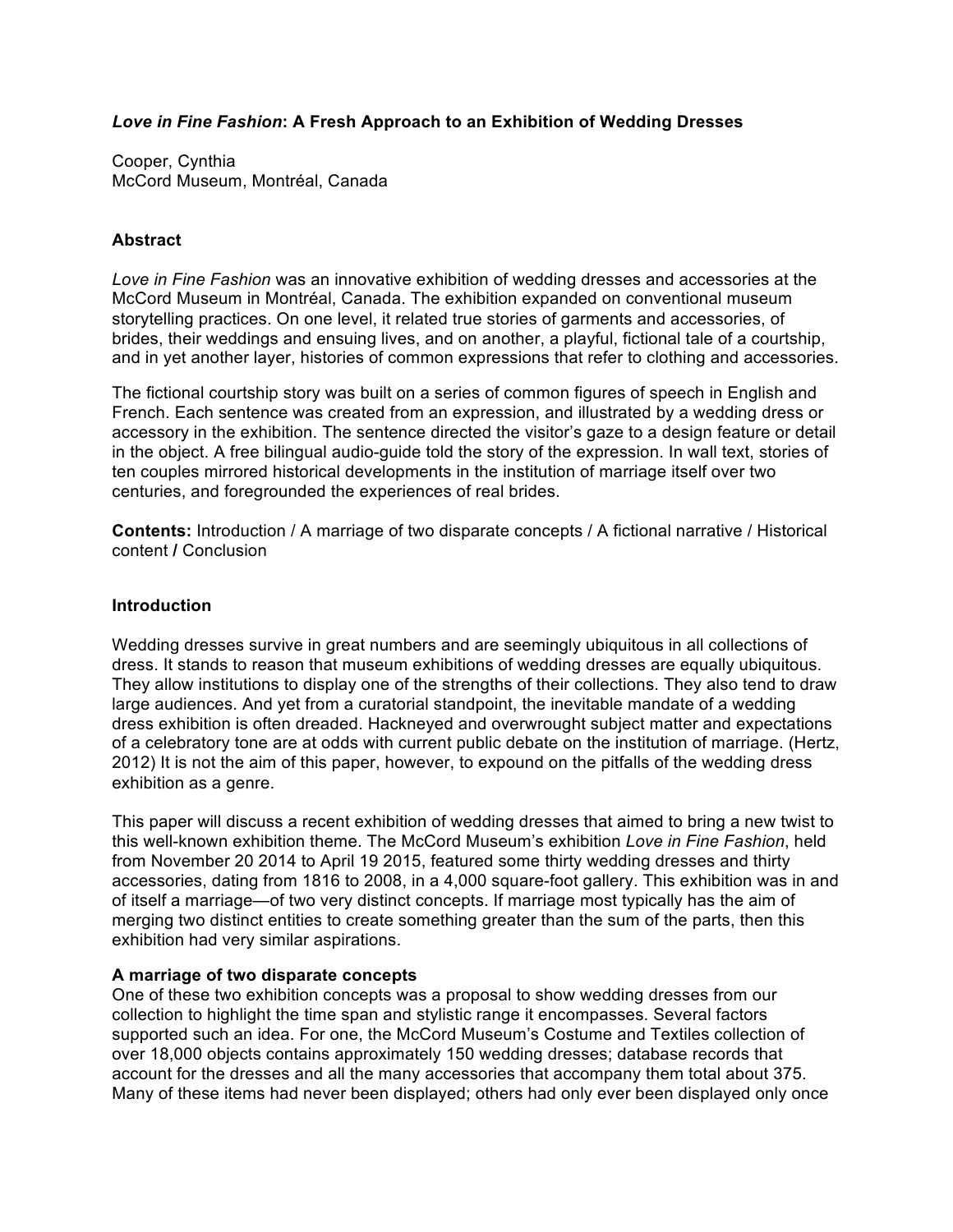or twice. Our institution was due to revisit the crowd-pleasing topic; our last exhibition of wedding dresses had actually been a series of two, one following on the other, both in 1978.

While making a selection of objects from a single collection to trace the stylistic history of dresses and the social history of weddings may seem a fairly expedient task, conservation treatment and mounting of such widely varied and complex garments are not. Production time and costs for such an exhibition seemed to warrant a concomitant investment in research and content.

Arguably it may not always be necessary to aim to break new ground in an exhibition, but we found ourselves at odds with the idea of the Museum investing heavily in a wedding dress exhibition that would not show substantial differentiation with others of the genre in its content. The types of histories to which our collection speaks are essentially similar to those packaged and presented to the public so many times by so many other institutions. While the geographical specificity of our collection can always impart a certain regional flavour, and the individual specificity of some wedding stories can always add a fresh touch to the histories our collection allows us to tell, the McCord Museum's desire for novelty in its approach seemed to require an entirely different positioning from those of other exhibitions.

At the same time as the wedding dress-themed project was on a shortlist of potential exhibitions, so was another proposal. It had been generated in reaction to a call for exhibition projects to take the form of highly innovative installations of our historical collections, with strong visual impact, but requiring little scholarly work, relying instead on the interpretations of an outside artist to create meaning. Such projects were to be neither research-intensive nor research-based in the traditional sense.

In the winter of 2013 we developed the idea for an exhibition to be based on a series of common figures of speech in language that reference clothing, such as "at the drop of the hat" or "the shoe is on the other foot;" such expressions were to inspire playful installations of disparate objects. The first step in that process was the creation of a bank of such expressions, both French and English to cater to our audience needs in Montréal, a very bilingual Frenchspeaking city. This preliminary step yielded strong and very satisfying results, with several further ideas about how the expressions might be organized within an exhibition space. Nonetheless, the project was shelved for lack of a strong visual proposal to go along with the expressions.

Early in 2014 both projects were revived quite abruptly when we received a mandate to open a costume show that fall. With about six months lead time, we needed to use one or the other of the above two proposals. As we started to look at objects in storage to get a better sense of our wedding dress holdings, we were unable to escape thinking about the expression-based exhibition proposal simultaneously. As a result, each wedding dress brought to mind one or even several of the expressions in our bank. For instance, a shantung dress from 1957 with its perfect bound buttonhole called forth the expressions "to buttonhole someone," and "she was as cute as a button." A cap and collar set worn by an eighteen-year-old bride in 1816 seemed to suggest she may have literally "set her cap" for her groom. And the wide flaring lace cuffs on a dress from 1930 made us wonder if the bride might sometimes have made remarks "off the cuff." Furthermore, it was striking just how many of the expressions relating to dresses also described human behaviours, often objectionable ones. "Embroidering the truth," or getting "hot under the collar" can be very damaging to relationships.

What ensued was a sort of curatorial epiphany, or in common parlance an "aha moment." Each figure of speech or expression could be placed at the heart of a sentence. These sentences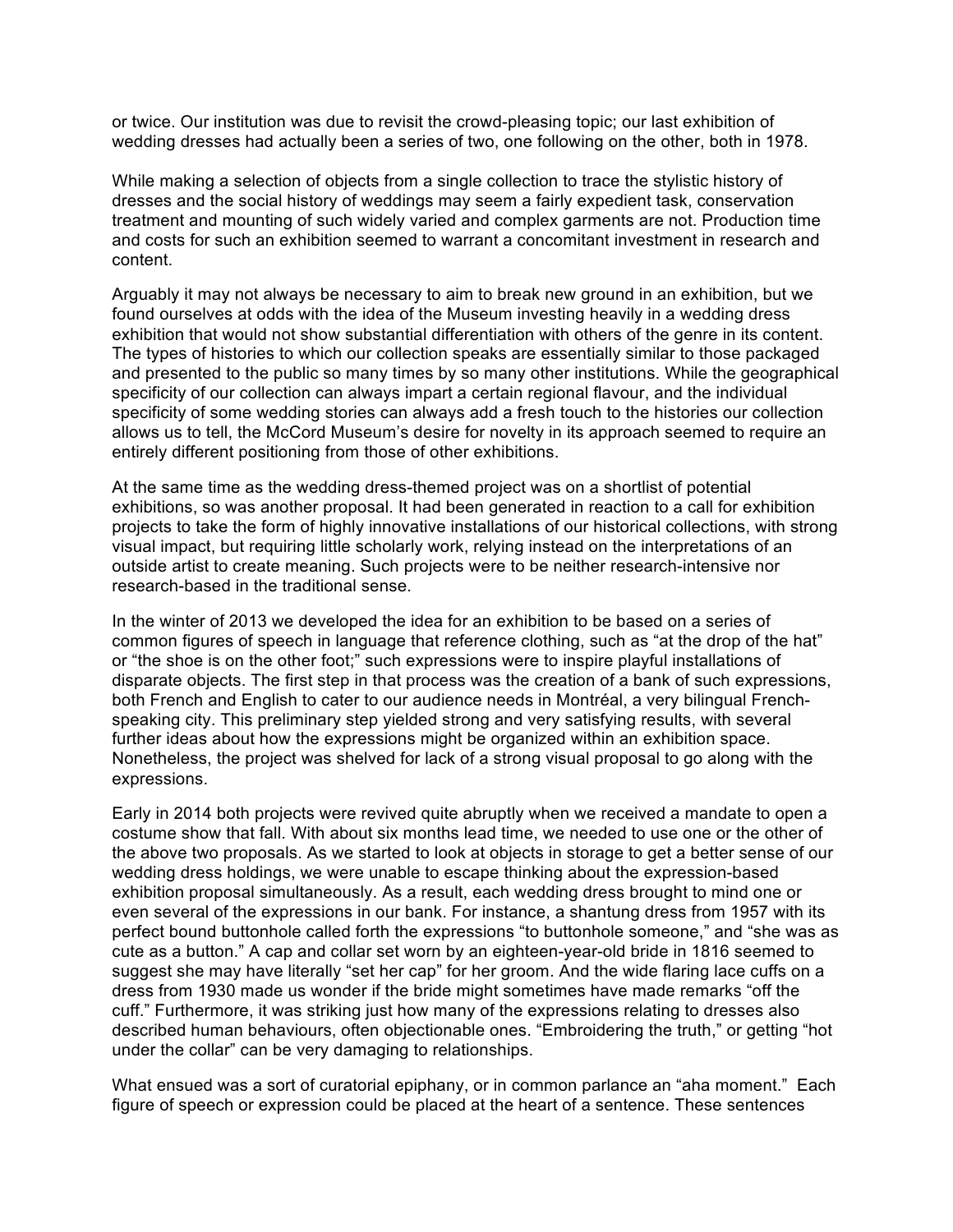could be ordered so as to weave a fictional story. The story could unfold in an exhibition--of wedding dresses of course. Each expression could reference a single garment or accessory, and the story would be revealed, sentence by sentence, and object by object, as the visitor moved through space and looked at the garments. Each figure of speech would not only serve to build the story but to draw the viewer's attention to a design feature or special detail in the garment. Where necessary, a magnifying glass would be placed over the detail to draw the viewer's attention to the relationship. (Figure 1) Set in a gallery environment populated by objects that had all witnessed courtships and marriage, what better story could there be than one which related the ups and downs of a courtship or romance, and triumphantly ended in marriage as so many such stories do.

**SHE SOMETIMES MAD** OFF-THE-CUFF<br>OFF-THE-CUFF  $^{43}_{0}$ 11 1930 à 01  $DQ_{L}$ ebec City, beli<br>Indmother

Figure 1: A magnifying glass drew attention to the flaring lace cuff referenced in the sentence "She sometimes made off-the-cuff remarks."

Thus the exhibition simultaneously layered three very distinct types of information. Firstly, the guiding organizational principle was the fictional and playful story of a courtship. The major developments in the story provided eight major themes, each of which had an expression as its title. For example in a section entitled "Were they Cut from the Same Cloth?" we grouped garments and accessories made of the same fabric, silk satin, but from different time periods. (Figure 2) The story was crafted to work in such a way that it was spelled out clearly in the main theme titles, echoed in the expressions in each of the two languages, and for visitors who read both languages, told without any repetition. Secondly, the exhibition gave information on the history and meaning of the figures of speech used in these sentences. It did so not through additional text, but rather through a free bilingual audio-guide. And finally, at a core level the exhibition had the expected historical content, relating true stories of garments and accessories and their design, and of brides, their weddings and ensuing lives. The latter content corresponded closely to what visitors expect from an exhibition of wedding dresses, and yet the story-based structure organized it in a completely unexpected way.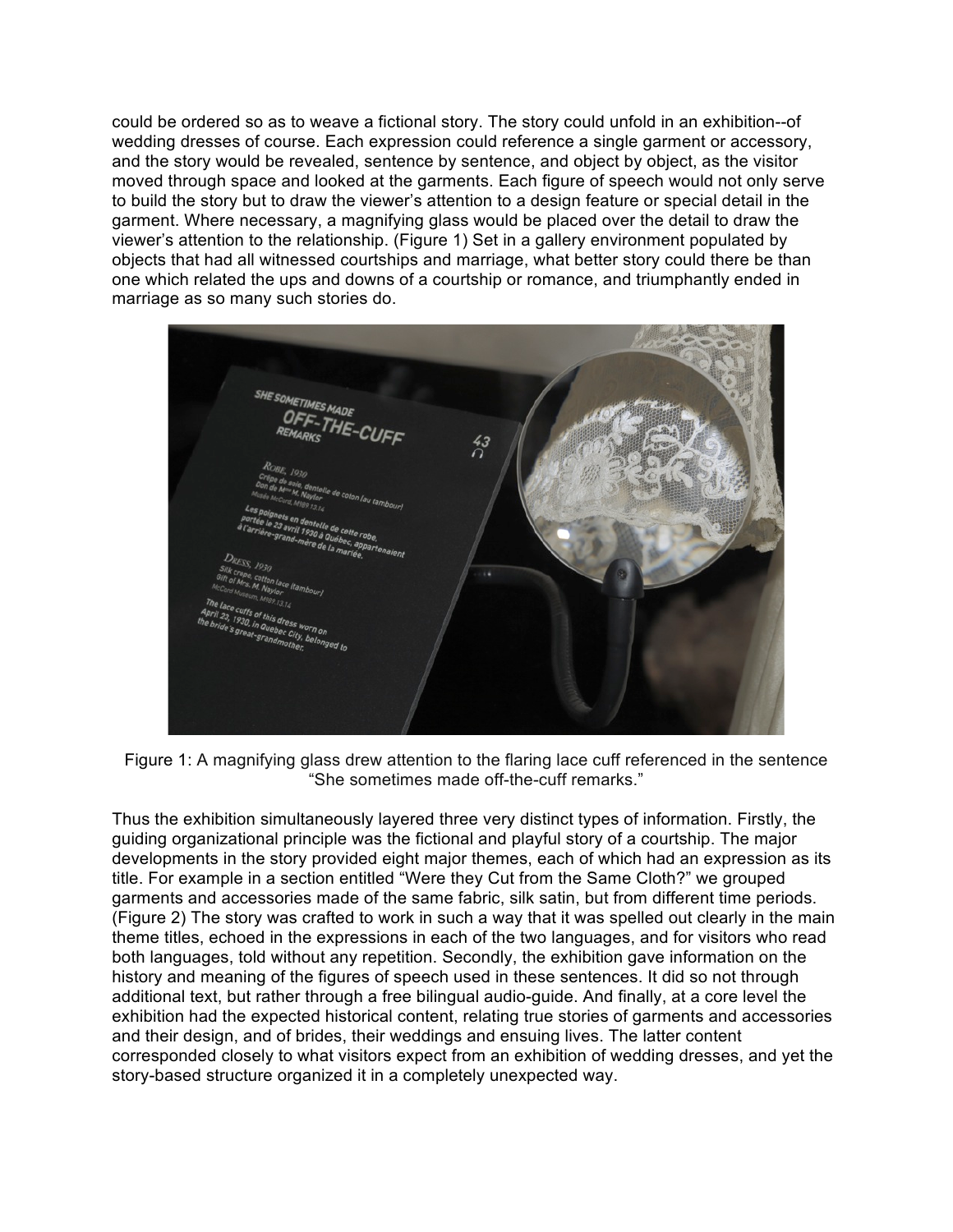

Figure 2: The zone entitled "Were they cut from the same cloth?" featured dresses made of silk satin.

# **A fictional narrative**

The eight thematic zones and their content are here briefly outlined. Although the entire selection of garments was balanced in terms of the time span covered, each zone featured items from a variety of periods with no chronological order. The very first zone, roughly translated as "Colourful Beginnings," featured coloured wedding dresses. (Figure 3) The first sentence, which related to a plaid dress, stated that "her past was by no means checkered;" the second, linked to a blue dress, that love came to her "out of the blue." A gold beaded purse showed that "he thought she was worth her weight in gold." Eight coloured objects were featured in this section, and thereafter until the sixth zone, all the garments and accessories were white.



Figure 3: The entrance to Love in Fine Fashion.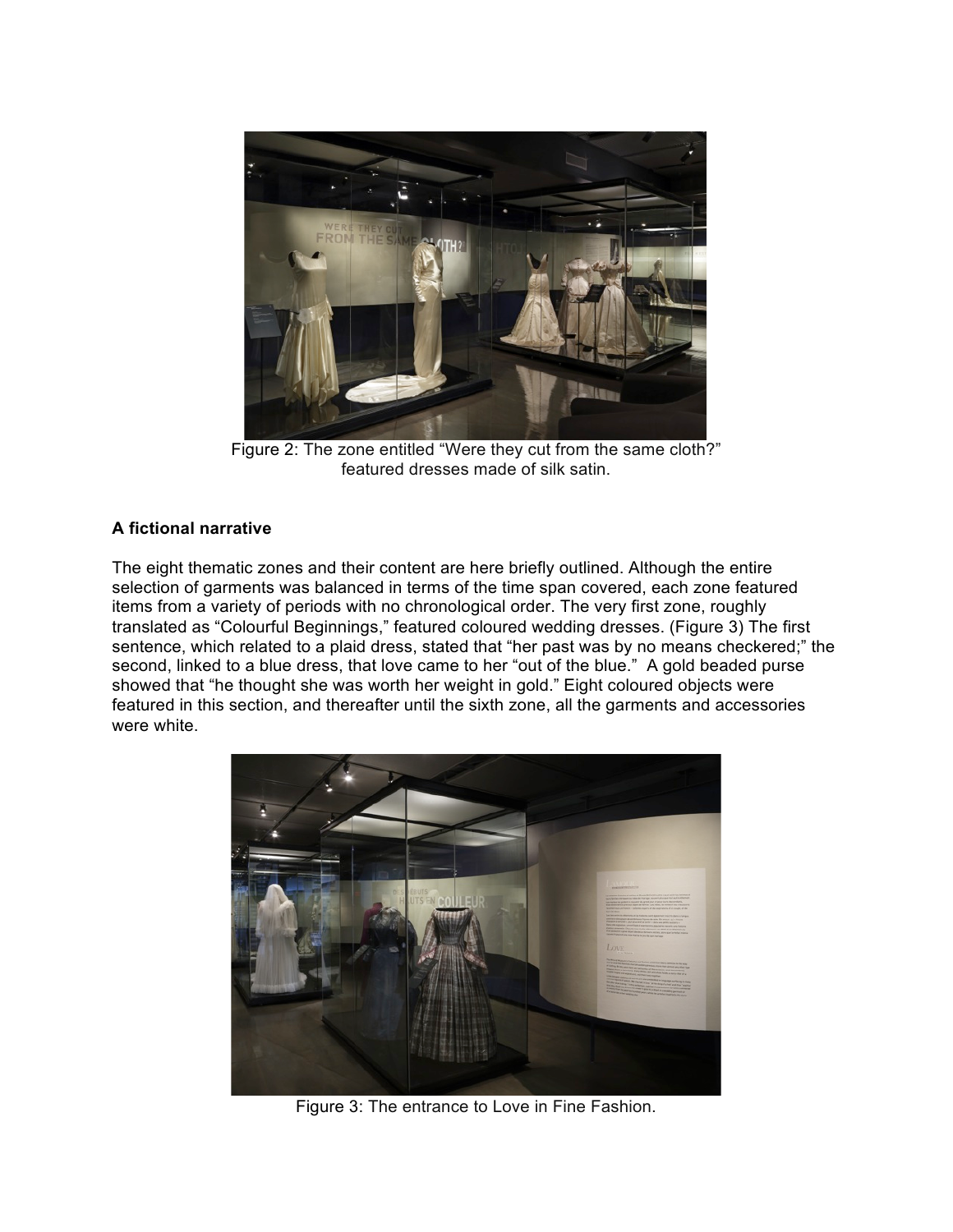The second thematic zone, "*Il La Trouvait Fine Comme une Soie*" translated literally as "he thought she was as lovely as silk" or "he thought she was lovely" presented garments and accessories made from silks of different weights, weaves, and textures. The third zone, "*Étaitelle la perle rare*," referring to rare pearls or beads, featured garments with bead and rhinestone embroidery. The label for a pair of shoes with a rhinestone ornament stated that "he thought she was a true gem." (Figure 4) A sleeveless dress from 1927 with a heart and arrow embroidered in pearls at the centre front of the dropped waistline was accompanied by the line: "She didn't wear her heart on her sleeve."



Figure 4 Shoes with rhinestone buckles informed visitors that "He thought she was a true gem."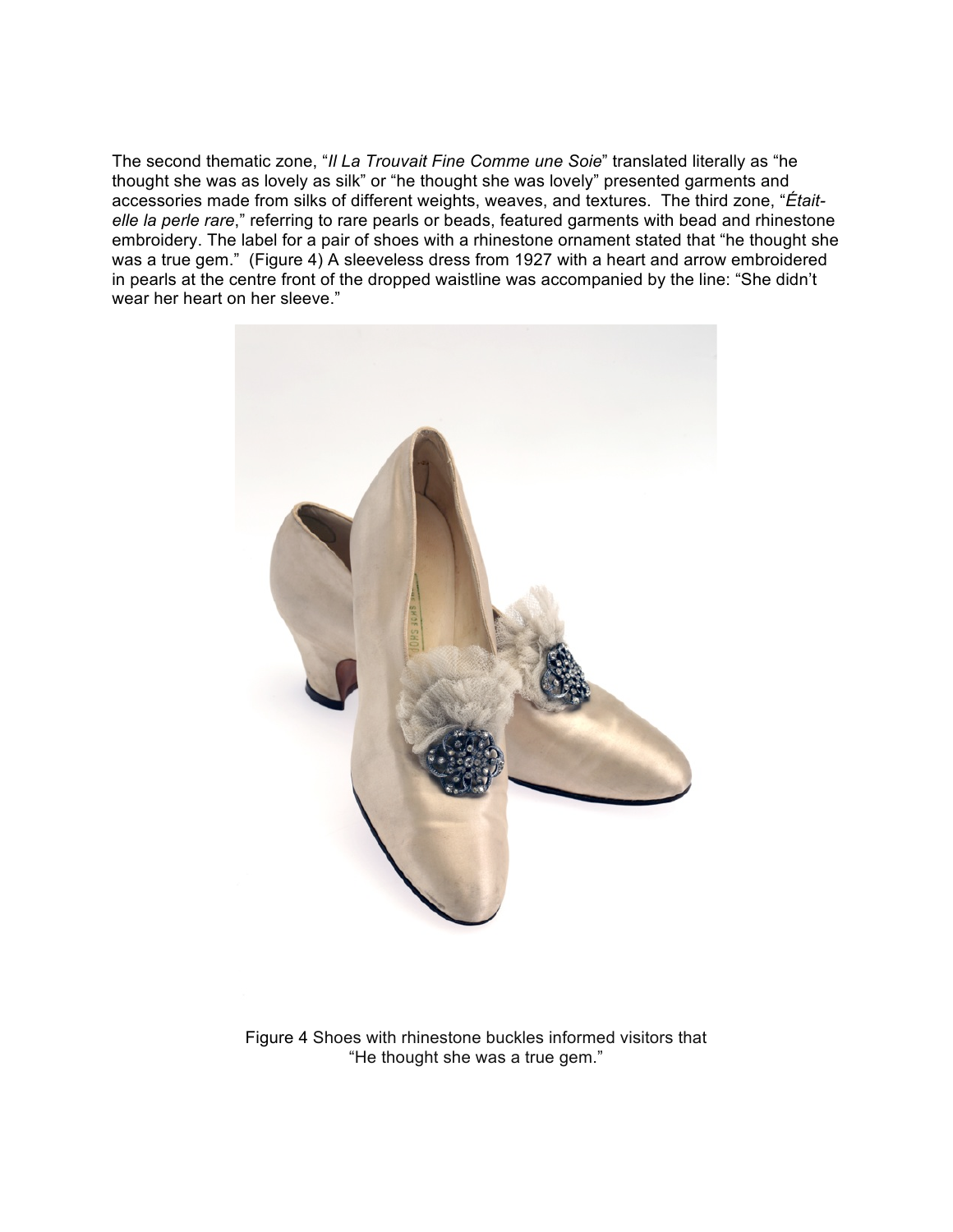Silk satins were the common feature of dresses and accessories in the fourth zone, "Were They Cut from the Same Cloth?" A bias-cut dress from 1930, with the statement "She had a strong bias towards him," was particularly appreciated by visitors. The fifth zone, entitled "*Elle n'a pas toujours fait dans la dentelle*," an expression that evokes rather brusque behaviour while playing on the French word for lace, *dentelle*, featured lace dresses. In front of a pair of openwork knit stockings and satin garters, the visitor was prompted to wonder if she would ever "pull up her socks."

After four themes all illustrated with white dresses, the sixth zone came back to dresses in coloured fabrics from the 1870s and 1880s and queried "*Quelle tournure prendront les choses*?," meaning literally in English "What turn will things take?" *Tournure* is also the French word for bustle. Visitors were asked to choose one of two possible outcomes. Would she have him in her pocket? Or would their love begin to fray? Each expectation for the future of the relationship directed the visitor to a different zone.

The seventh and next to last zone, entitled "Things Came Apart at the Seams," featured an unhappy ending for the couple. (Figure 5) It was inspired by the sheer number of expressions that relate to the way clothing wears out and comes apart. It provided an ideal and unusual opportunity to display some significantly damaged objects without treating or trying to camouflage that damage. Although often only worn once, many of our wedding shoes and dresses presented very typical deterioration for artefacts of their type. In this zone a threadbare pair of shoes told visitors that "their love had worn thin;" a patched muslin bodice from the early nineteenth century affirmed that "they tried to patch things up a bit;" a shattered silk bodice lining from the early twentieth century illustrated love that was "in tatters" and a pair of stockings with visible mending revealed that "she could not mend her broken heart." The final ending in the eighth zone was an alternate, happy one. A dress with ornamentation of bows and knots proclaimed "And so they tied the knot." And in the final showcase two pairs of gloves from 1846, worn by an actual couple, told visitors that the couple were like "hand in glove." (Figure 6)



**Figure 5:** The zone entitled "Things came apart at the seams," featuring damaged wedding dresses and accessories.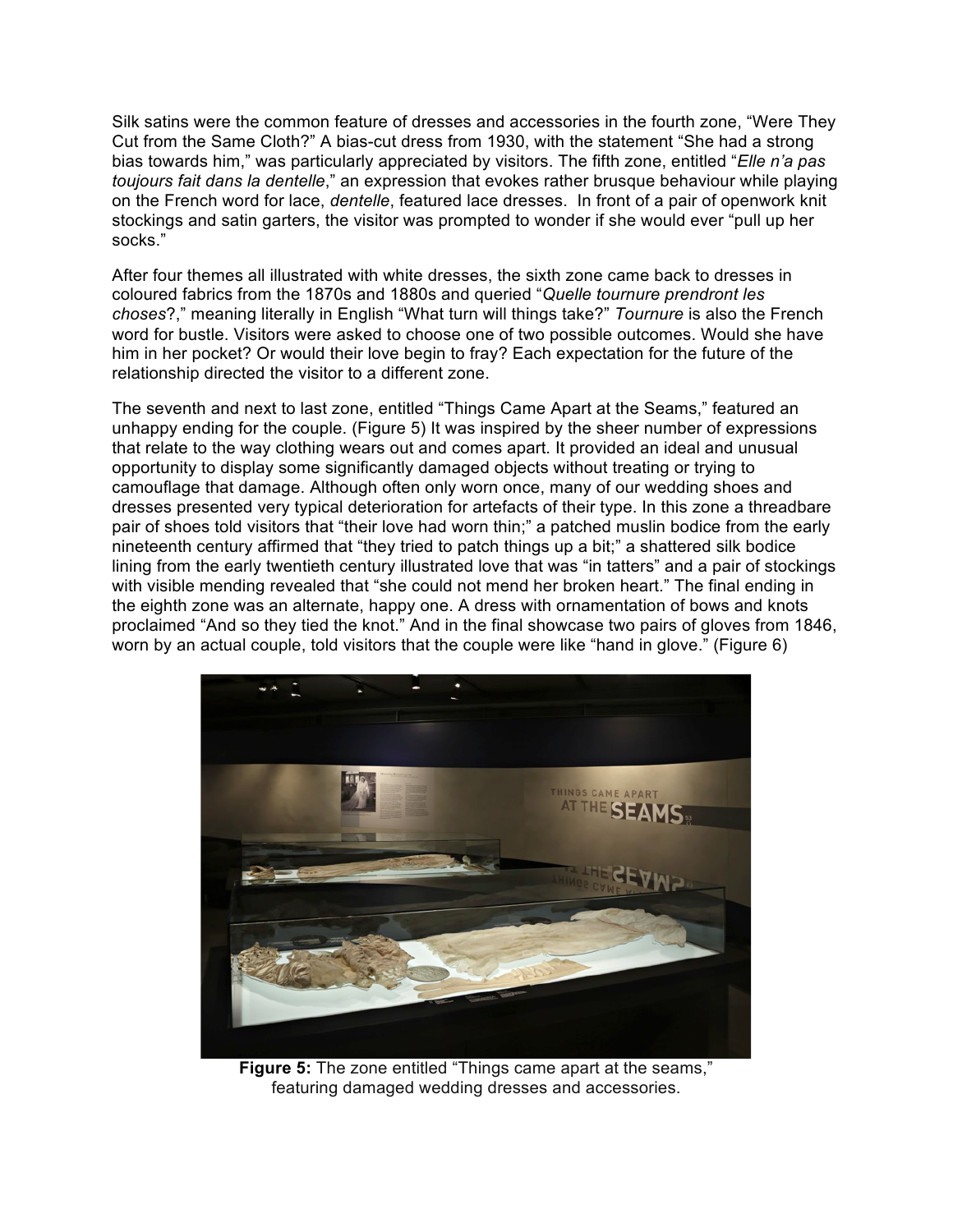

**Figure 6:** The final showcase in Love in Fine Fashion.

## **Historical content**

While the story structure imposed the overall organization of the exhibition, it also had some unexpected impacts on our choices regarding the presentation of historical content. Because of our unapologetic creation of a fiction, it seemed all the more important to generate a strong layer of fact-based stories of brides and objects within the exhibition. The research for these stories generated some unforeseen issues.

One of these issues pertained to the dating of the objects. Unlike most costume items that generally document a period of wear that may last several years, wedding dresses bear witness to a particular day, even if they are worn for a longer period. Such an exceptionally precise date appeared to be a powerful tool to enable a visitor to imagine the object's place in history and feel a sense of connection with its wearer. The decision to have the label indicate a precise date for some objects highlighted a frustrating lack of provenance and story for other items where details were not known. It became imperative to try to ascertain a precise wedding date wherever possible, particularly as web-based resources now facilitate this type of research. We were eventually able to confirm the wedding dates for all but two of sixty objects. This task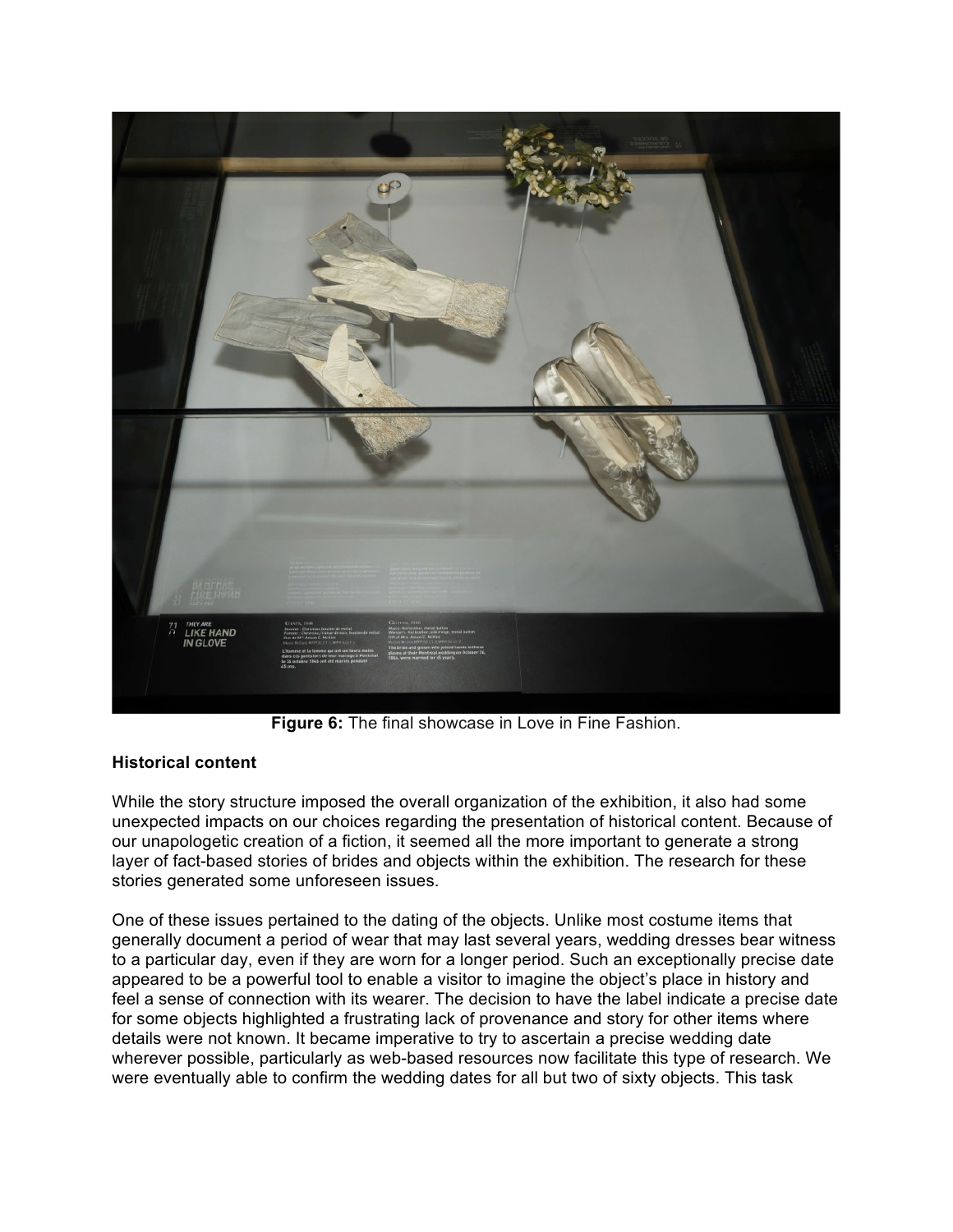proved to be a significant research endeavour, but generated a wealth of minute fragments of historical data on each bride that we might not have discovered otherwise.

In pursuit of the same objective of highlighting object histories, each label was to feature a sentence or two about the bride, her wedding or the object itself. In the midst of writing these stories it became apparent that the constraints of the fictional story had overshadowed another important consideration for our institution. We had chosen dresses from a group of brides with very little diversity in their ethno-cultural origins and religious backgrounds, running counter to the expectation that as a history museum we should present the histories of a broad and representative spectrum of society.

The response to this dilemma was twofold. Firstly, while we retained the two sentences on each object label, we did not always name the bride or her place of marriage. Some of the histories pointed out aspects of a bride's experience, like her hand-stitched dress, or her acquisition of step-children along with a husband, that might have applied to any bride of any walk of life. To further highlight what diversity there actually was amongst the group of women, we chose ten whose more complete stories were elaborated on large wall panels, accompanied by their photographs, and spread throughout the exhibition. (Figure 7) They included a spectrum of brides, younger and older, wealthy and poor, rural and urban; Catholic, Protestant, and Jewish and sometimes blended couples, a beaming gay couple, happy stories of long lives together and sad stories of marriages cut short by death and divorce–in other words, the full gamut of the history of the institution of marriage. Through an organic process, this exhibition became as much about creating compelling historical stories as it was about working with a fictional story. (Figure 8)



**Figure 7:** A wedding dress from 1880 next to the bride's photograph and story.